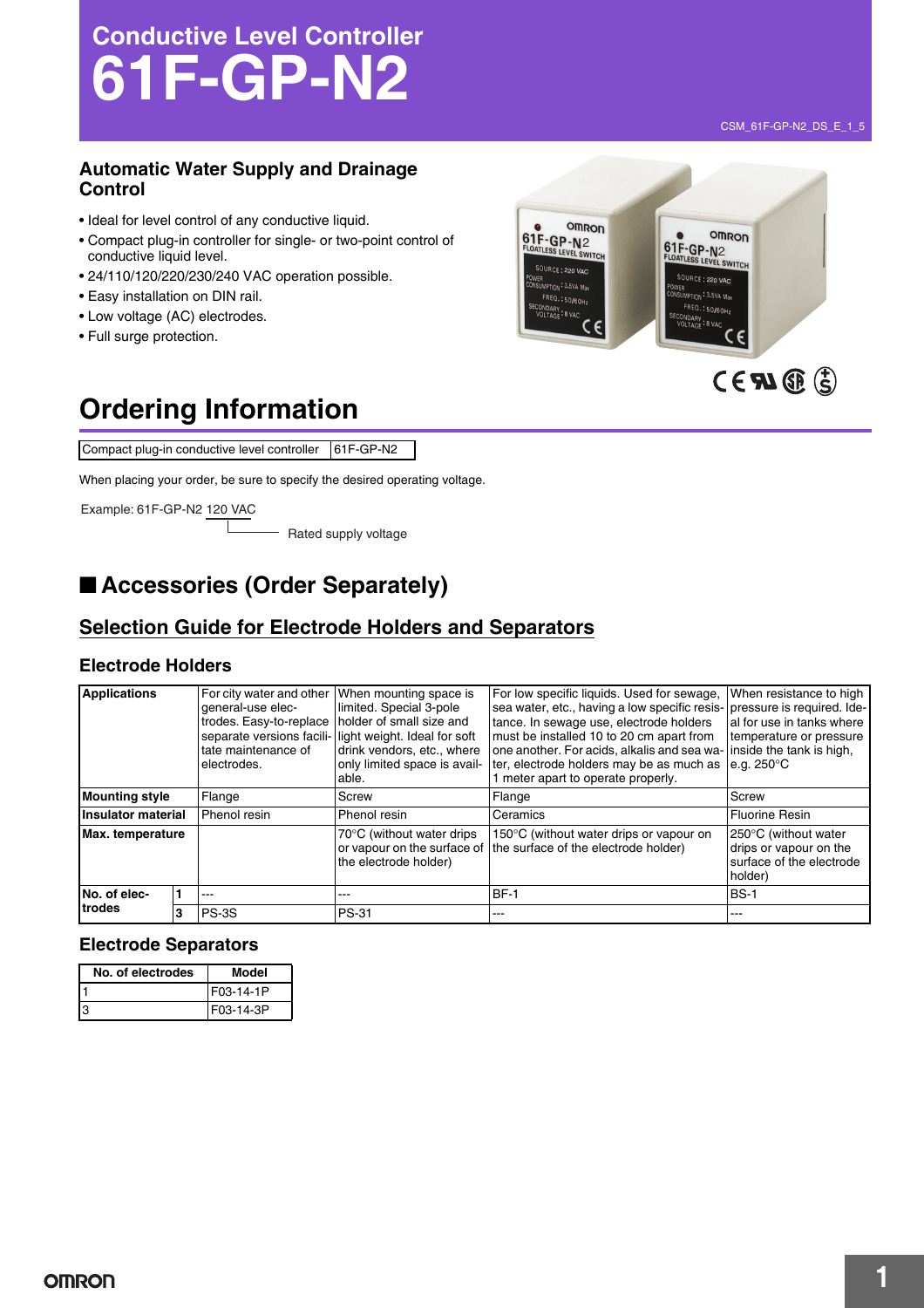### **61F-GP-N2**

### **Selection Guide for Electrodes, Connecting and Lock Nuts**

| <b>Material</b><br><b>Applicable liquids</b><br>Models for individual electrode assembly components |                              |                     |                    |                       |             |               |             |
|-----------------------------------------------------------------------------------------------------|------------------------------|---------------------|--------------------|-----------------------|-------------|---------------|-------------|
|                                                                                                     |                              | Electrode (1m long) |                    | <b>Connecting nut</b> |             | Lock nut      |             |
|                                                                                                     |                              | Model               | Indication<br>mark | Model                 | Inscription | Model         | Inscription |
| Purified city water,<br>industrial water,<br>sewage                                                 | <b>SUS-304</b><br>(AISI-304) | F03-01-SUS304       | line               | F03-02-SUS304         | $- - -$     | F03-03-SUS304 | $- - -$     |
| Purified city water,<br>industrial water,<br>sewage, dilute alka-<br>line solution                  | <b>SUS316</b><br>(AISI-316)  | IF03-01-SUS316      | 2 lines            | F03-02-SUS316         | 6           | F03-03-SUS316 | 6           |

## **Application Example**

- **•** Level control in tanks, reservoirs, sewage plants, underground wells, mixing plants etc.
- **•** Level control for element protection in pipes, channels, and irrigation systems.
- **•** Flow detection in pipes, channels, and irrigation systems.
- **•** Ice bank control in cold drink dispensers, ice makers, water chillers, bulk milk tanks, etc.
- **•** Dispensing of liquids by volume.
- **•** Indication of liquid buildup due to filter blockages.
- **•** Pollution/foul water detection for rivers, drains, etc.
- **•** Alarm control warning of abnormal or dangerously high or low levels.

### **Specifications**

| <b>Supply voltage</b>          | 24, 110, 120, 220, 230, 240 VAC; 50/60 Hz                                                                                                        |
|--------------------------------|--------------------------------------------------------------------------------------------------------------------------------------------------|
| <b>Operating voltage range</b> | 85% to 110% of rated voltage                                                                                                                     |
| Interelectrode voltage*        | 8 VAC                                                                                                                                            |
| <b>Power consumption</b>       | Approx. 3.2 VA                                                                                                                                   |
| <b>Operate resistance</b>      | Approx. 4 $K\Omega$ min. Between electrode E1 and E3                                                                                             |
| l Release resistance           | Approx. 15 K $\Omega$ max. Between electrode E2 and E3                                                                                           |
| <b>Response time</b>           | Operate: 80 ms max., Release: 160 ms max.                                                                                                        |
| Control output                 | 10 A, 250 VAC (at 40°C)<br>3 A, 250 VAC (at 55°C)                                                                                                |
| Insulation resistance          | 100 $\text{M}\Omega$ max. (at 500 VDC) between power terminals and electrode terminals, and between electrode<br>terminals and contact terminals |
| Dielectric strength            | 2,000 VAC, 50/60 Hz for 1 min., between power terminals and electrode terminals, and between elec-<br>trode terminals and contact terminals      |
| <b>Ambient temperature</b>     | Operating: $-10^{\circ}$ C to 55 $^{\circ}$ C                                                                                                    |
| <b>Ambient humidity</b>        | Operating: 45% to 85%                                                                                                                            |
| Life expectancy                | Mechanical: 10,000,000 operations min.                                                                                                           |
| Weight                         | Approx. 190 g                                                                                                                                    |
| <b>Approved standards</b>      | UL508, CSA C22.2 No.14,                                                                                                                          |
|                                | EN61010-1, EN61326-1 Industrial electromagnetic environment                                                                                      |

\*Secondary voltage of transformer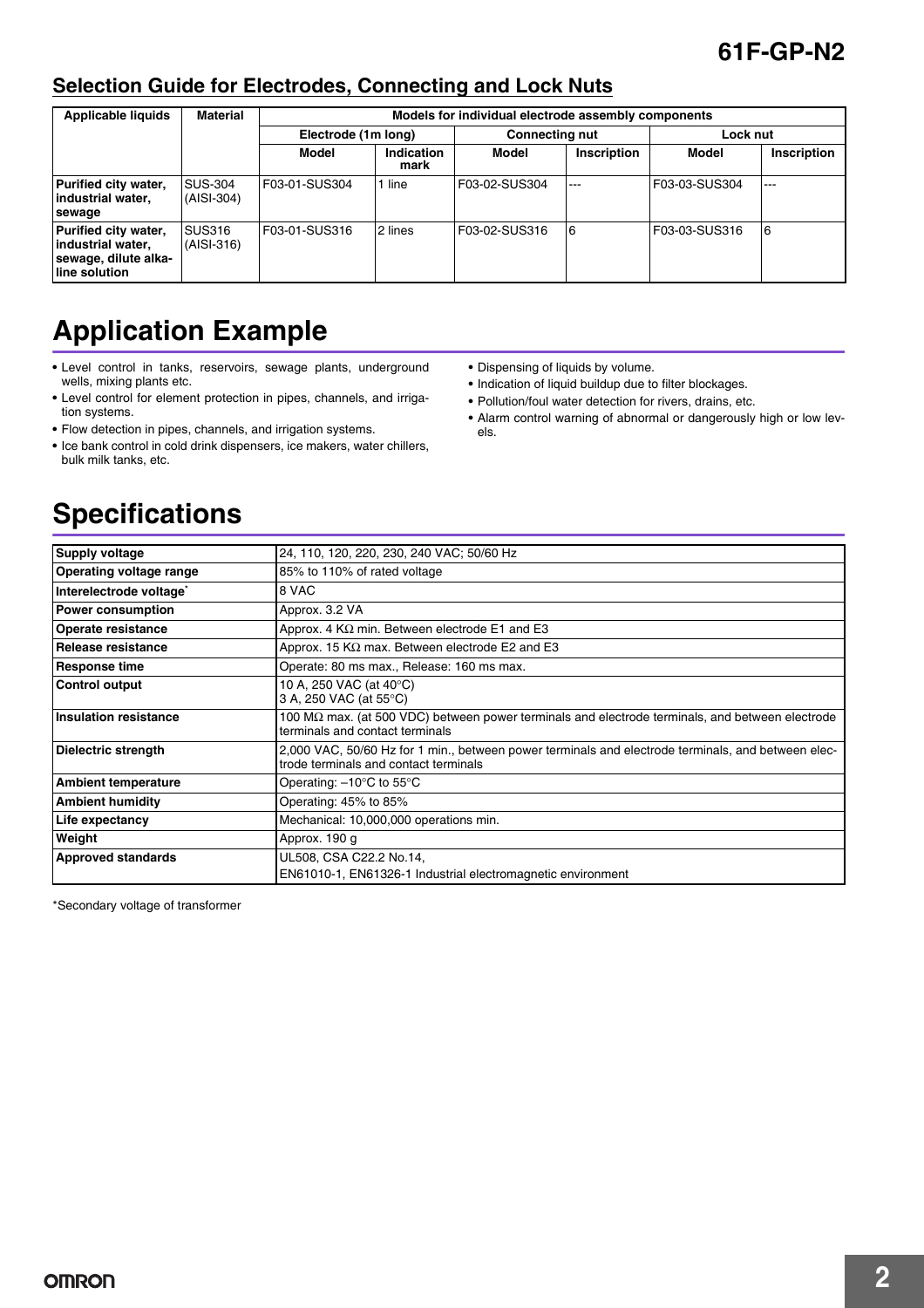#### **Automatic Water Supply and Drainage Control**

- **1.** Water supply
- **•** Connect electromagnetic switch coil terminal A to Tb.
- **•** The pump stops when the water level reaches E1 and starts when the water level drops below E2.
- **2.** Drainage
- **•** Connect the electromagnetic switch coil terminal A to Ta.
- **•** The pump starts when the water level reaches E1 and stops when the water level drops below E2.
- **Note: 1.** The diagram shows the connections for water supply. When draining, change the connection Tb to Ta.
	- **2.** The earth terminal must be grounded.



## **Operation**

The conductive type level controller consists of a plug-in controller connected to a set of stainless steel probes. These are cut to length and inserted vertically into the liquid. A low voltage is applied between these probes and the earth probe (or tank, if it is electrically conductive). The water provides a current between the earth probe and the high-level probe. The output relay in the controller is energized when the water level reaches the high-level probe and de-energized when the water level falls below it.

For two-point control a low-level probe is used as well. In this case the relay does not de-energize until the water level falls below the low-level probe. Using the low-level probe allows a wide differential between switching a pump on and off, and can avoid excessive pump operation during tank emptying or filling. If this differential is not required, the low-level probe need not be connected.

### **Dimensions**

**Note:** All units are in millimeters unless otherwise indicated.





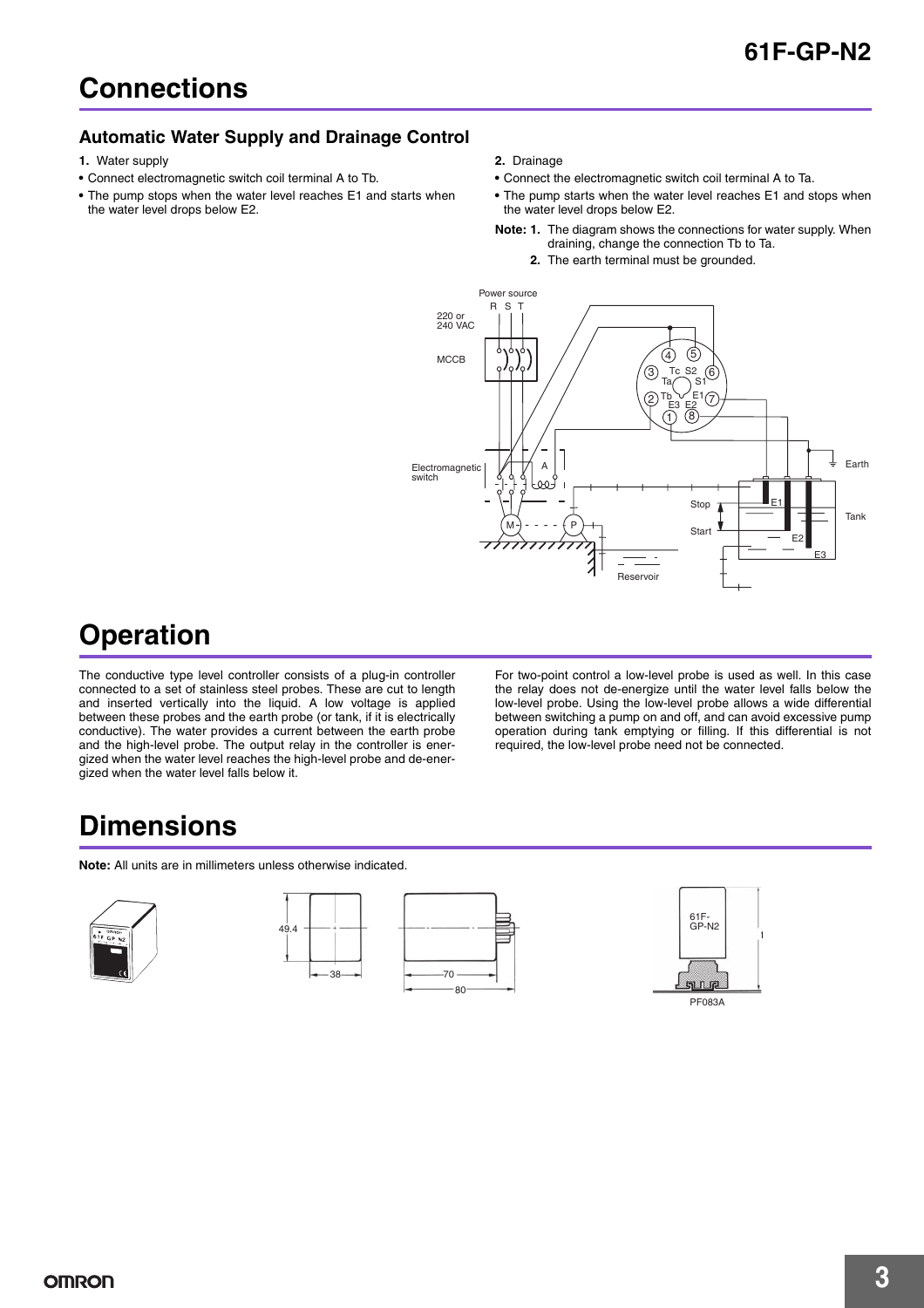### **61F-GP-N2**

### ■ **Electrode Holders**

#### **PS-3S**





 $\overline{P}$ F2  $\overline{)}$  65 dia. hole Used with coupling Used with mounting bracket

E1

**PS-31**



Dust preventive rubber cap (optional)



\* Standard holder construction includes three integral 300 mm length electrodes. However, a type having 1,000 mm length electrodes is available on request.



**Mounting Holes**

**BF-1**



Cast iron  $Tw$ <sub>0</sub> M<sub>5</sub> x 25 Terminal bolt SUS201 (M6) ศาะ mounting<br>screws Nut (M6) 60 48 <sup>33</sup> -<br>
 -dia.  $\circ$   $\circ$   $\circ$   $\circ$ ₩ 20-dia. 18  $17 - 14 - 23$  $(49)$ .<br>-72



Two, 6-dia. holes

**BS-1(S)**





**BS-1S-1 BS-1S2**



 $50 \longrightarrow 51$ 

101





M18 P=1.5 (fine screw thread)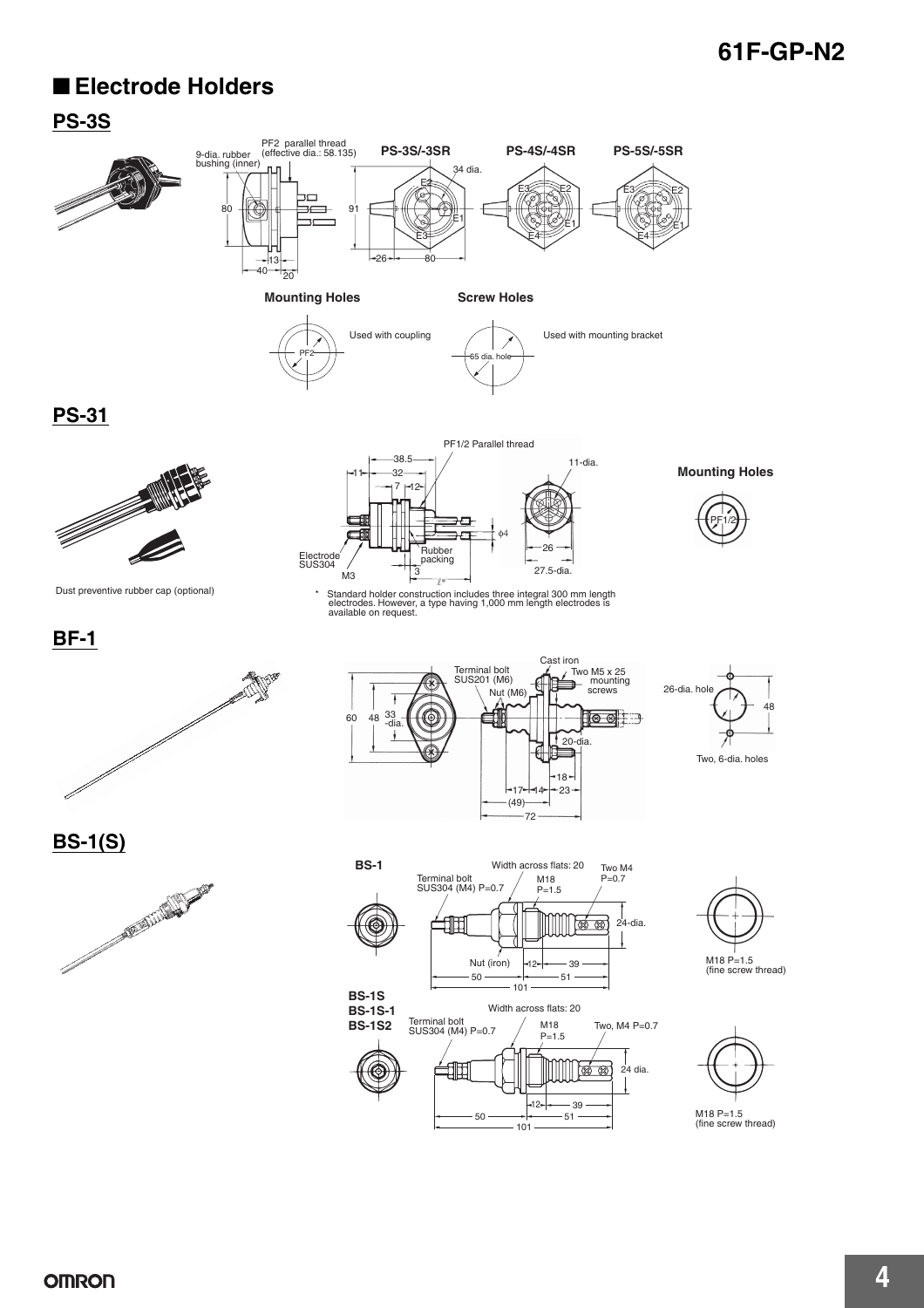### **61F-GP-N2**

### ■ **Electrode Separators**

#### **F03-14 1P (for Single Pole) F03-14 3P (for Three Poles)**



### **Precautions**

### ■ How to Mount Electrodes

#### **Connecting Electrodes to Electrode Holders Connecting One Electrode to Another**



### ■ **Application**

When using electrodes in sea water or sewage, provide a sufficient interval (normally 1 m) between the electrodes. If the sufficient interval cannot be provided, employ a low-sensitivity type Floatless Level Controller.

When taping one of the electrodes to prevent it from contacting the other electrodes in water, do not tape the electrode entirely but leave at least 100 mm of its end uncovered.

When the required length of the electrode is more than 1 m, use a separator at each joint of two electrodes so as to prevent the electrodes from contacting one another. (NOTE: Avoid use of the separators in dust-containing liquids.)

Usually, electrodes are used in a set of three: long, medium, and short. Connect the short electrode to E1, the medium electrode to E2, and the long electrode to E3. Make E3 at least 50 mm longer than E2.







Electrodes are in actual contact with the liquid. Standard electrodes are made of stainless steel and usable in purified water, sea water, sewage, acid (except acetic acid, sulfuric acid, etc.) and alkaline liquids, although they may corrode depending upon the temperature and working conditions.

Note that the Conductive Level Controller 61F-GP-N2 is capable of controlling liquids with specific resistances of up to 30 kΩ-cm when the controller employs a type PS-3S electrode holder with the electrode(s) submerged to a depth of 30 mm max.

| Kind of water           | <b>Specific resistance</b> | <b>Applicable type</b> |
|-------------------------|----------------------------|------------------------|
| <b>City water</b>       | 5 to 10 k $\Omega$ -cm     | General-purpose type   |
| <b>Well water</b>       | 2 to 5 k $\Omega$ -cm      | General-purpose type   |
| <b>Industrial water</b> | 5 to 15 k $\Omega$ -cm     | General-purpose type   |
| <b>Rainwater</b>        | 15 to 25 k $\Omega$ -cm    | General-purpose type   |
| Sea water               | $0.03 \text{ k}\Omega$ -cm | Low-sensitivity type   |
| Sewage                  | 0.5 to 2 k $\Omega$ -cm    | Low-sensitivity type   |
| <b>Distilled water</b>  | 100 k $\Omega$ -cm or less | High-sensitivity type  |
|                         | Over 100 k $\Omega$ -cm    | <b>Consult OMRON</b>   |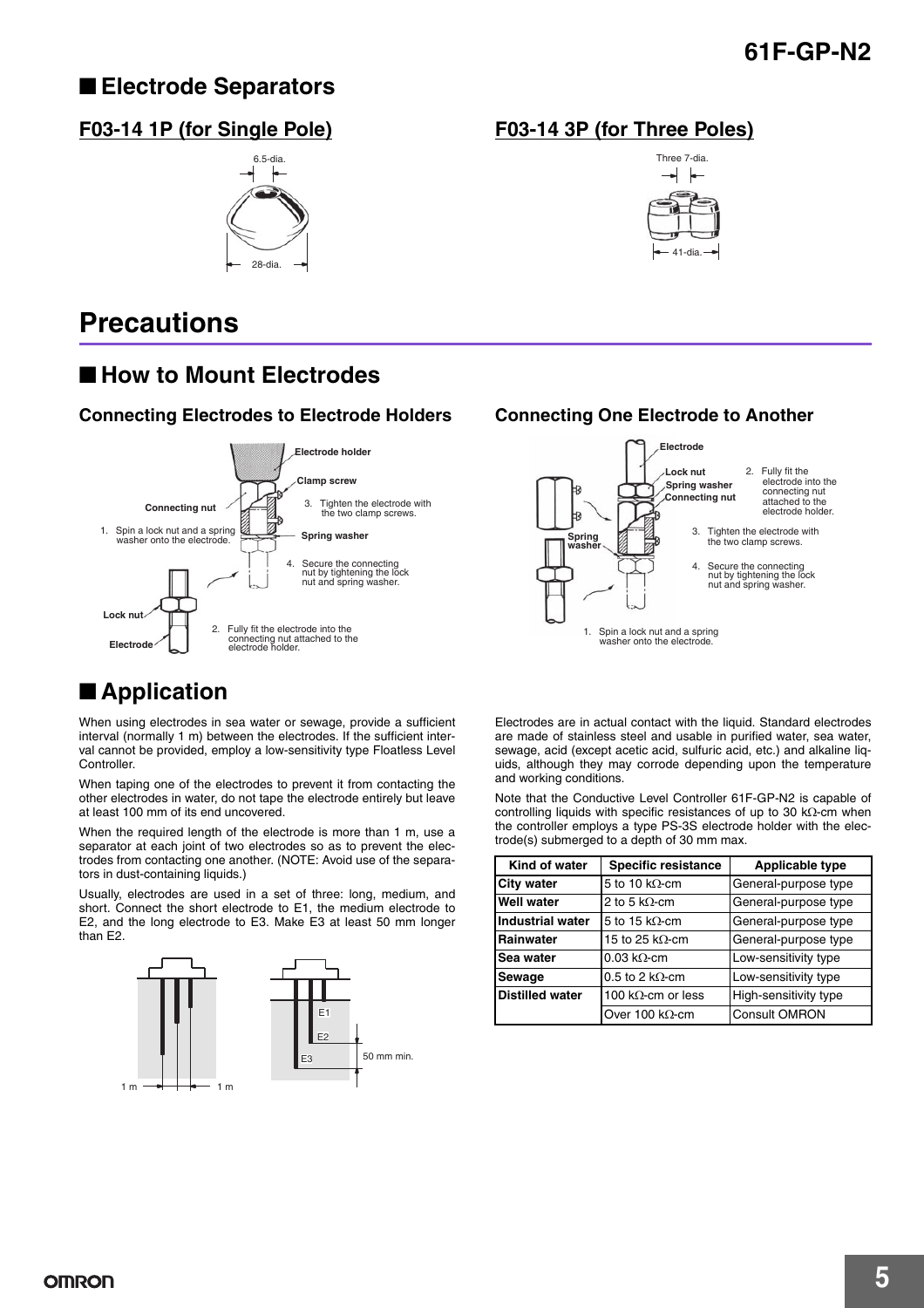### ■ Safety Precautions

#### !**WARNING**

Do not touch the terminals while power is being supplied. Doing so may possibly result in electric shock. Make sure that the terminal cover is installed before using the product.

#### !**CAUTION**

Do not attempt to disassemble, repair, or modify the product. Doing so may occasionally result in minor or moderate injury due to electric shock.



### **Precautions for Safe Use**

- **1.** Precautions for the environment
- **•** Use and preserve within the proper temperature and humidity described in the specifications.
- **•** Temperature of surroundings for preservation (including during transportation) and use: -10 to 55°C, humidity: 45 to 85%.
- **•** Do not install, among others, near heat devices such as coils or other devices having coils, etc.
- **•** Avoid preserving (including during transportation) and using in a humid place, in a corrosive gas environment, outdoors and in a place which receives direct sunlight.
- **•** Preserve and use without exposing to danger of explosion, flammable dust, gas and vapor, excessive dust, and saline spray or droplets.
- **•** Avoid preserving (including during transportation) and using in a place which is vulnerable to flooding or oil spillage.
- **•** Avoid preserving (including during transportation) and using in a place where vibrations and impacts are strong. Similarly, avoid using next to a high-capacity contactor which may impacts at operation. Doing so causes malfunctions such as chattering, etc.
- **•** Do not install the product near devices generating strong high-frequency waves or surges. When using a noise filter, check the voltage and current and install it as close to the product as possible.
- **2.** Cautions for Use
- **•** Read the instruction manual and catalog before operating and maintaining the product.
- **•** Fit socket(s) and DIN rail(s) so that the screws are tight. If the screws are not tight, DIN rail(s), socket(s), the product and cable(s) may lead to come off.
- **•** Be sure to fit socket(s) to DIN rail(s) without fail.
- **•** Use metal strengthener(s) to maintain a firm connection between the product and socket(s).
- **•** Read the instructions manual and catalog before the operation and maintenance of the product.
- **•** When fitting crimping terminal(s) to terminal screw(s), use a tightening torque of between 0.45 and 0.6 N·m
- **•** Use power supply of appropriate specifications to provide control source(s), inputs, etc., and to wire cables. [Recommended cable to wire between the model 61F and electrode(s) when using three-core cabtire cable(s) of completely insulated 600 V 0.75 mm VCT: 50 m max.]
- **•** Do not put power line(s), high-voltage cable(s) and wire(s) of electrode circuit(s) in the same duct nor wire closely. Doing so causes malfunctions by getting vulnerable to induction noise.
- **•** Shorten the distance for wiring between the model 61F and electrode holders as much as possible. Long distance for wiring may causes malfunctions because stray capacitance may influence operation, or abnormal surges or noise may run through electrode circuit(s).
- **•** Be sure to ground common electrode terminal(s). Doing so can reduce some effects of noise.
- **•** Use the product within the noted supply voltage and rated load.
- **•** Before using, recheck the application, wiring, power supply, etc.

ALL DIMENSIONS SHOWN ARE IN MILLIMETERS To convert millimeters into inches, multiply by 0.03937. To convert grams into ounces, multiply by 0.03527.

- **•** Check the application and power supply.
- Power supply (AC 220 V, AC 230 V) consists of other specifications. If the power voltage is not AC 200 V or AC 100 V, follow the instructions described on the device.
- **•** Firmly ground the earth terminal No.4.
- **•** Make sure that electrode probes in the liquid do not come in contact one another as it may cause malfunction. Use separator when connecting.
- **•** Tighten nuts for electrode probe(s) firmly.
- **•** Prevent flotage from attaching to electrode.
- **•** This device is not available when the resistance is too high and is not conductive such as oil.

In the interest of product improvement, specifications are subject to change without notice.